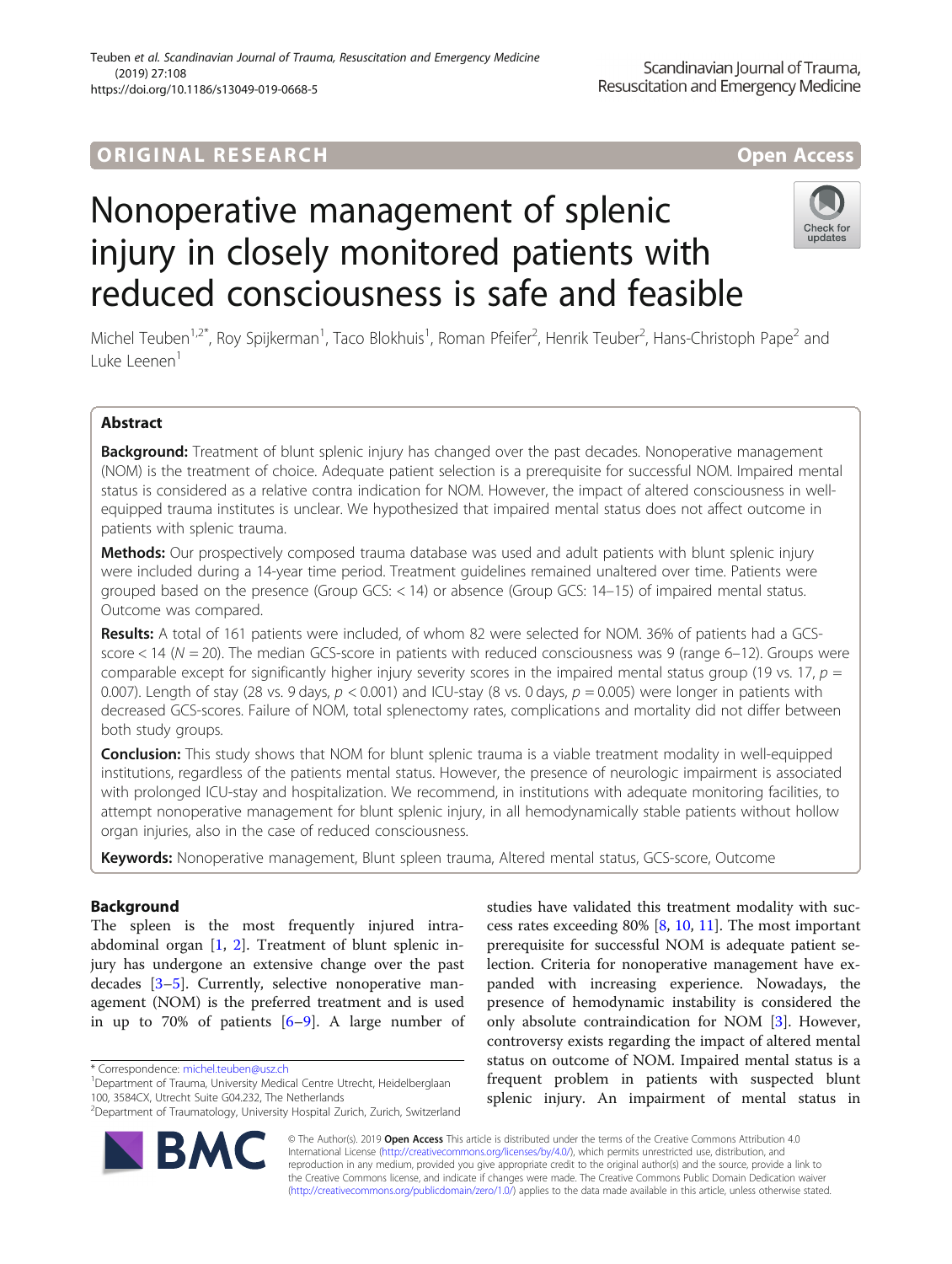trauma patients is most frequently a result of shock or associated head injury. Other possible causes can be intoxication, hypoxemia, hypercarbia or a combination thereof. According to Iiterature, up to 70% of patients sustaining blunt abdominal injury sustain some degree of head injury [[12,](#page-5-0) [13\]](#page-5-0).

In some institutions a altered consciousness was an absolute contraindication for observational therapy in the beginning of the NOM era. lt is believed that these patients were not suitable candidates for NOM due to the inability to perform an adequate physical examination. Unreliable serial physical examination could result in missed onset of hemorrhage, and therefore delayed surgical intervention [\[14](#page-5-0)–[16\]](#page-5-0). The last studies investigating outcome and safety of nonoperative management of blunt splenic injury in patients with altered mental status were published more than a decade ago with treatment and monitoring options having improved markedly since then  $[8, 17]$  $[8, 17]$  $[8, 17]$  $[8, 17]$  $[8, 17]$ . Furthermore, a recent literature review suggests that lower Glasgow Coma Scale (GCS) scores are predictive for failure of NOM [\[18\]](#page-5-0). In our experience, improvements in diagnostics and monitoring led to improved quality and outcome of nonoperative therapy for patients with blunt abdominal injuries. Therefore, in line with current World Society of Emergency Surgery-guidelines we do not consider a GCS-score < 12 alone as a contraindication for NOM [\[19\]](#page-6-0).

Therefore the purpose of this study was to determine whether the presence of neurological impairment affects the outcome of nonoperative management for blunt splenic injury in adult patients when monitored closely. We hypothesized that altered mental status in patients treated by nonoperative management for blunt splenic trauma is not associated with impaired outcome.

#### Patients and methods

For this study our prospectively maintained trauma database was utilized. All adult patients (age > 15 years) who underwent therapy for blunt splenic injury during a 14 year period were identified. The trauma database included all patients who were admitted to our level-Itrauma centre between January 2000 and February 2014. Due to pre-hospital triage systems in our region, severely injured patients are primarily transported to our institution. In our traumaregion, stable patients without signs of craniocerebral injuries are preferably admitted to level-II-trauma centres and therefore excluded from this analysis. Patients transferred from other facilities were excluded as well.

For the purpose of this study we included all patients that were initially selected for nonoperative management. Patients who died before total diagnostic work-up was completed, as well as patients with non-survivable brain injury were excluded.

The data gathered for each patient included: demographics, mechanism of injury (MOI), Injury Severity Score (ISS), Abbreviated Injury Score of splenic injury (AIS-spleen), Glasgow coma scale, hemodynamics on admission, and outcome. Outcome analysis included mortality, failure of NOM (fNOM), complications, length of hospital stay, and intensive care unit (ICU)-days. Splenic injuries were graded according to the Abbreviated lnjury Score, which was based on computed tomography (CT) data [\[20\]](#page-6-0).

In all hemodynamically stable patients abdominal sonography or CT scanning with intravenous contrast was performed before they were admitted to the ICU or ward.

We defined failure of NOM as the need for laparotomy in patients initially admitted to the ICU or ward for nonoperative treatment.

Nonoperative management in our institution includes initial observation on a monitored intermediate care unit or an intensive care unit, frequent examinations of vital signs and physical examinations (including abdominal and neurological examination, fluid administration and frequent hemoglobin level measurements). The aim of intravenous fluid therapy in all patients (including those with craniocerebral injury) is to maintain systolic blood pressure of at least 90 mmHg. This semi-restrictive volume policy is believed to minimize intra-abdominal hypertension and subsequent bleeding, while maintaining sufficient organ perfusion. Angio-embolization is only indicated in patients initially selected for NOM and with deteriorating hemodynamic status due to diagnosed ongoing splenic blood loss. Our protocol including restricted utilization of angio-embolization in blunt splenic trauma has previously been shown not to be associated with impaired outcome [[21](#page-6-0)]. Treatment guidelines and selection criteria for non-operative management/surgical intervention/angio-embolization did not change during the study period. Decision making was performed by the attending trauma surgeon.

Patients were divided into two groups based on presence, or absence of neurological impairment. Neurological impairment was defined as  $GCS-score \leq 13$ . Group I therefore consisted of patients with GCS-scores 14 and 15, and group II included patients with altered mental status (GCS-score ≤ 13). GCS-score was measured for all patients upon admission. We compared morbidity and mortality between groups to determine the impact of neurological status on outcome of NOM. Complications were scored according to the Clavien-Dindo classification [\[22\]](#page-6-0).

All procedures performed in this study are in accordance with the ethical standards of the institutional research committee and with the 1964 Helsinki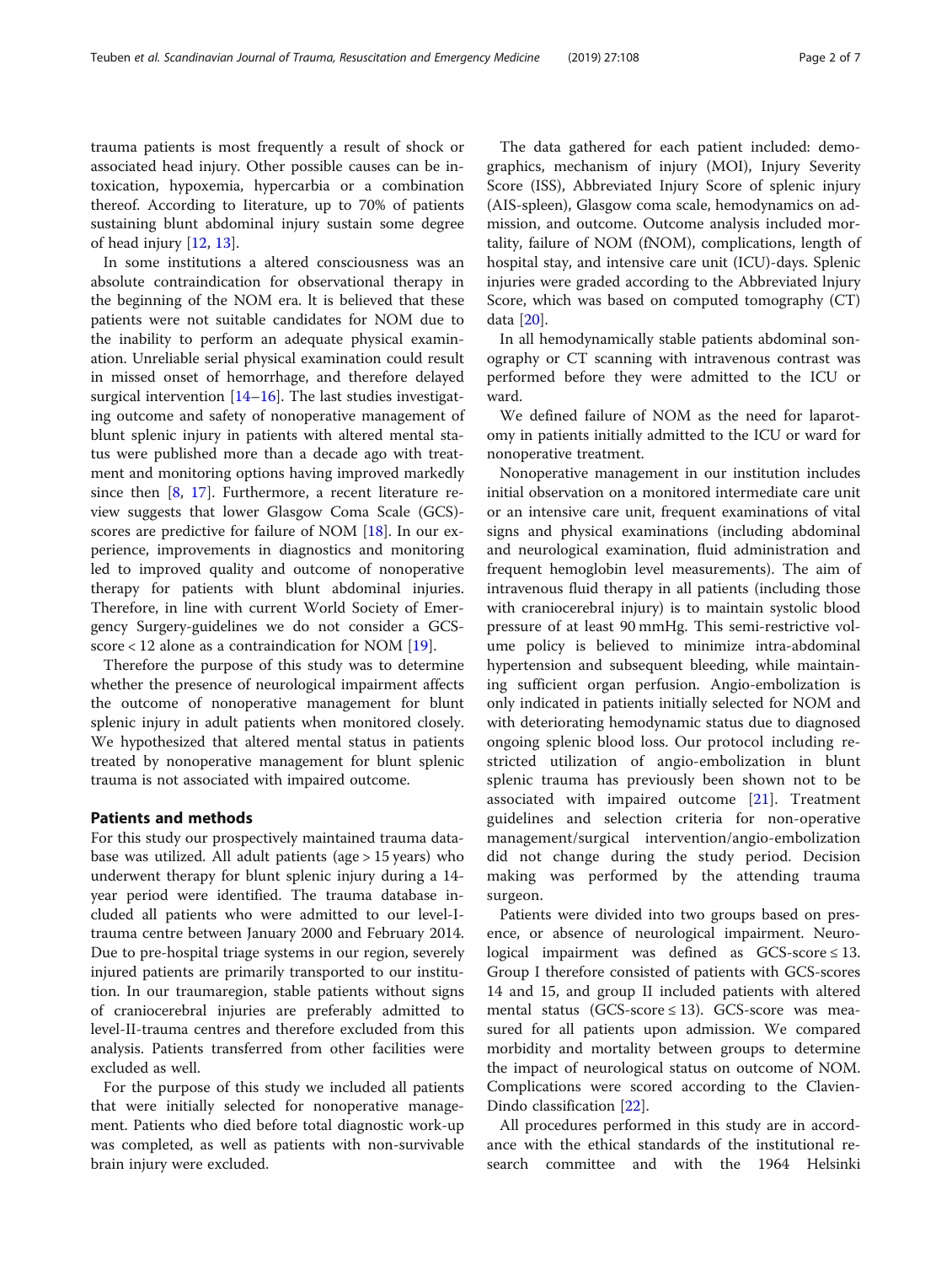declaration and its later amendments. Execution of the study was approved by the institutional review board.

All statistical analyses were performed using a commercially available statistics software package (SPSS, Version 22.0, Chicago,IL). Continuous data are expressed as median (Interquartile range) and analyzed by the Mann Whitney U Test. Categorical data were analyzed by the Fisher's exact test. A significance Ievel of  $p < 0.05$  was maintained.

#### Results

During the study period, a total of 161 trauma patients with blunt splenic trauma were admitted to our level-onetrauma center. The median age of our population was 32 (22–53) years, with a male predominance of 76% (122 male vs. 39 female). The median ISS (IQR) was 25 (16– 34), and 64% of patients had an GCS > 13.

As shown in Fig. [1](#page-3-0), a total of 82 patients were treated nonoperatively for blunt splenic injury. The group consisted of 65 male and 17 female patients with a median age of 29 (range 21–51) years.

The mechanisms of injury were motor vehicle accident in 19 patients, bicycle accidents in 14 patients, motorcycle accident in 22 patients, automobile-pedestrian accident in 7 patients and other injury mechanisms in 25 patients. The median ISS (IQR) was 18 (9–27). Median systolic blood pressure on admission was 130 (range 120–140) and a median heart rate of 88 (range 76–100) beats per minute was encountered.

The Organ Injury Score of splenic injury was less than Grade IV in 66 patients, Grade IV in 11 and Grade V in 3 patients. No relevant comorbidities were found. Twenty patients had impaired mental status, of whom 2 patients were diagnosed with critical craniocerebral injuries (AIS 5) and 14 patients with AIS 3–4 craniocerebral injuries. Additionally, 4 patients had impaired GCSscores due to the trauma severity and hypovolemic shock state. One patient had a severe head injury diagnosed as well as a positive drug test on admission. In all other patients, intoxications were ruled out.

#### Impact of neurological impairment on outcome of nonoperative management

To determine the impact of neurological impairment we compared the patients with normal GCS-score and those with decreased GCS-scores. A total of 20 patients had diminished GCS. The median GCS-score (range) was 9 (6–12) and five patients had a GCSscore less than 7.

The groups were similar in baseline patient characteristics and splenic injury scores. (Table [1](#page-3-0)). As anticipated, median ISS was significantly higher in the neurologically impaired group compared with group I (29 versus 17;  $p = 0.007$ ). Hemoglobin levels were also slightly lower in the neurologically impaired group, however statistical

significance was not reached (8,4 versus 7,6;  $p = 0.105$ ). In both groups there was a male predominance.

Table [2](#page-4-0) reviews outcome data for both neurologically impaired and non-impaired patients. Median length of stay (28 vs. 9 days;  $p < 0.001$ ) and duration of ICU stay (8 vs. 0 days;  $p = 0.005$ ) were significantly longer in patients with a decreased GCS-score. No differences in the failure rate of NOM and number of complications were found between the groups. In two patients, failure of NOM was prevented by angio-embolization. Failure of NOM did not occur in any patient with a contrast-blush on initial CT-scanning.

Among the 20 patients with neurological impairment, NOM was successful in 16 cases (80%). In the group with regular trauma patients, NOM failed in 7 out of 62 individuals.

Failure of NOM occurred due to development of hemodynamic instability in seven patients, of whom 3 patients were neurologically impaired. Serum hemoglobin levels in these patients remained relatively unchanged over time. Nevertheless, surgical intervention was mandated in these patients due to the inadequate response to resuscitation and fluid challenge.

In three patients (including one neurologically impaired individual) a gradual progressive decrease in serum hemoglobin levels, combined with progressive sonographic intraabdominal fluid and tachycardia resulted in the need for surgical intervention. One patient with normal GCS-scores was operated on as he had gradually worsening hemodynamic parameters and deteriorating respiratory status.

Four spleen saving procedures were performed, of which two were in a patient with neurological impairment. The most frequent complications were pneumonia, extraabdominal abscesses, and ileus. Two patients developed ileus after laparotomy. One patient with impaired mental status required re-laparotomy, in which a hemicolectomy was performed to treat a mesenterial contusion with subsequent secondary ischemia. Re-laparotomy in this patient was indicated because of persistent fever combined with an ileus. There were slightly more complications encountered in neurologically impaired patients. However, this trend did not reach statistical significance and moreover none of the complications were associated with delayed diagnosis related to impaired mental status. No differences were seen between groups, regarding the severity and impact of diagnosed complications as measured by the Clavien-Dindosystem [[22\]](#page-6-0). All complications are shown in Table [3](#page-4-0). Mortality was not seen in patients selected for nonoperative management.

#### Discussion

There is clear evidence that supports non-operative management in blunt splenic injury [[6,](#page-5-0) [9](#page-5-0), [11,](#page-5-0) [15,](#page-5-0) [23](#page-6-0)]. However, controversy exists regarding the impact of altered mental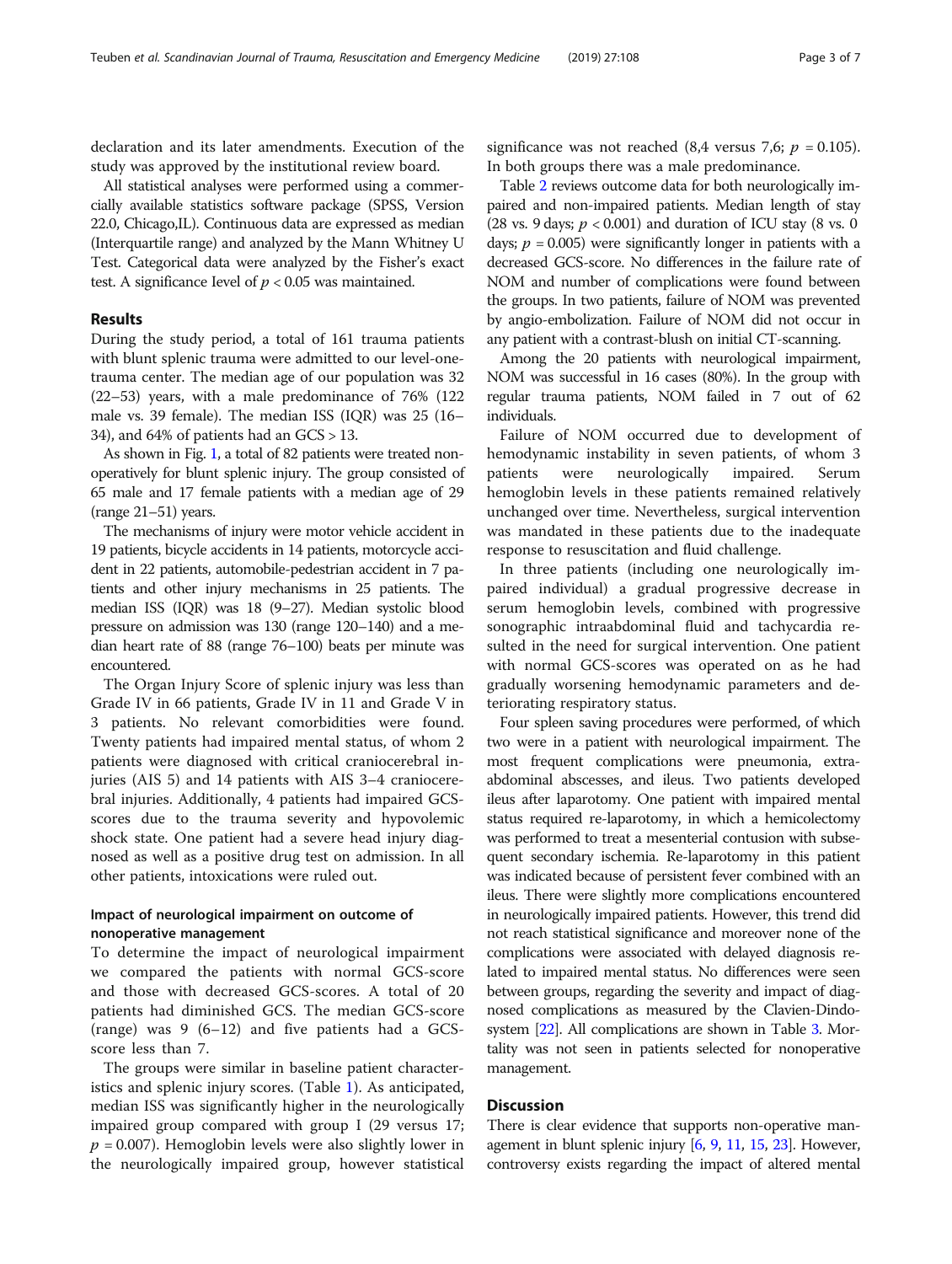| Group I: Normal mental status $GCS = 14/15$ (n = 62) | Group II: Altered mental status $GCS \leq 13$ (n = 20) | $P$ value    |
|------------------------------------------------------|--------------------------------------------------------|--------------|
| $32(23-53)$                                          | $26(20-33)$                                            | 0.166        |
| 48/14                                                | 17/3                                                   | 0.545        |
| $15(15-15)$                                          | $9(6-12)$                                              | $P < 0.001*$ |
| $2(2-3)$                                             | $2(2-3)$                                               | 0.290        |
| $17(4-24)$                                           | 29 (18-34)                                             | $0.007*$     |
| 5                                                    |                                                        | 0.700        |
| $8.4(7.8-8.9)$                                       | $7.6(7.1 - 8.4)$                                       | 0.105        |
| 130 (120-145)                                        | 125 (113-140)                                          | 0.727        |
| 88 (77-100)                                          | $90(70-103)$                                           | 0.845        |
|                                                      |                                                        |              |

<span id="page-3-0"></span>Table 1 Patient and hemodynamic characteristics in the presence or absence of neurological impairment

All data are in median (IQR):\*,  $p < 0.05$ : Mann Whitney U test

status on the outcome and safety of NOM. The presence of concomitant head injury was considered a contraindication for non-operative therapy. There is concern that non-operative management in patients with altered mental status may miss early signs of intraabdominal hemorrhage that may subsequently delay surgical intervention [\[14](#page-5-0)–[16\]](#page-5-0). We consider patients with impaired mental status as adequate candidates for non-operative management. Therefore, according to our hospital guidelines, patients with decreased GCS-scores have not been excluded from NOM during the past decade.

This study has shown that there are no differences in failure of NOM, complications due to NOM, or mortality between patients with normal mental status and those with impaired mental status. Thus, this study showed that hemodynamically stable patients with impaired mental status can safely be selected for NOM.

The findings of the current study are consistent with other series on intraabdominal solid organ injuries in which both spleen and liver injuries are analyzed [[14](#page-5-0), [24\]](#page-6-0). Archer et al. started a trend towards NOM in neurologically impaired patients in 1996. They showed, in a study with 187 observationally treated patients

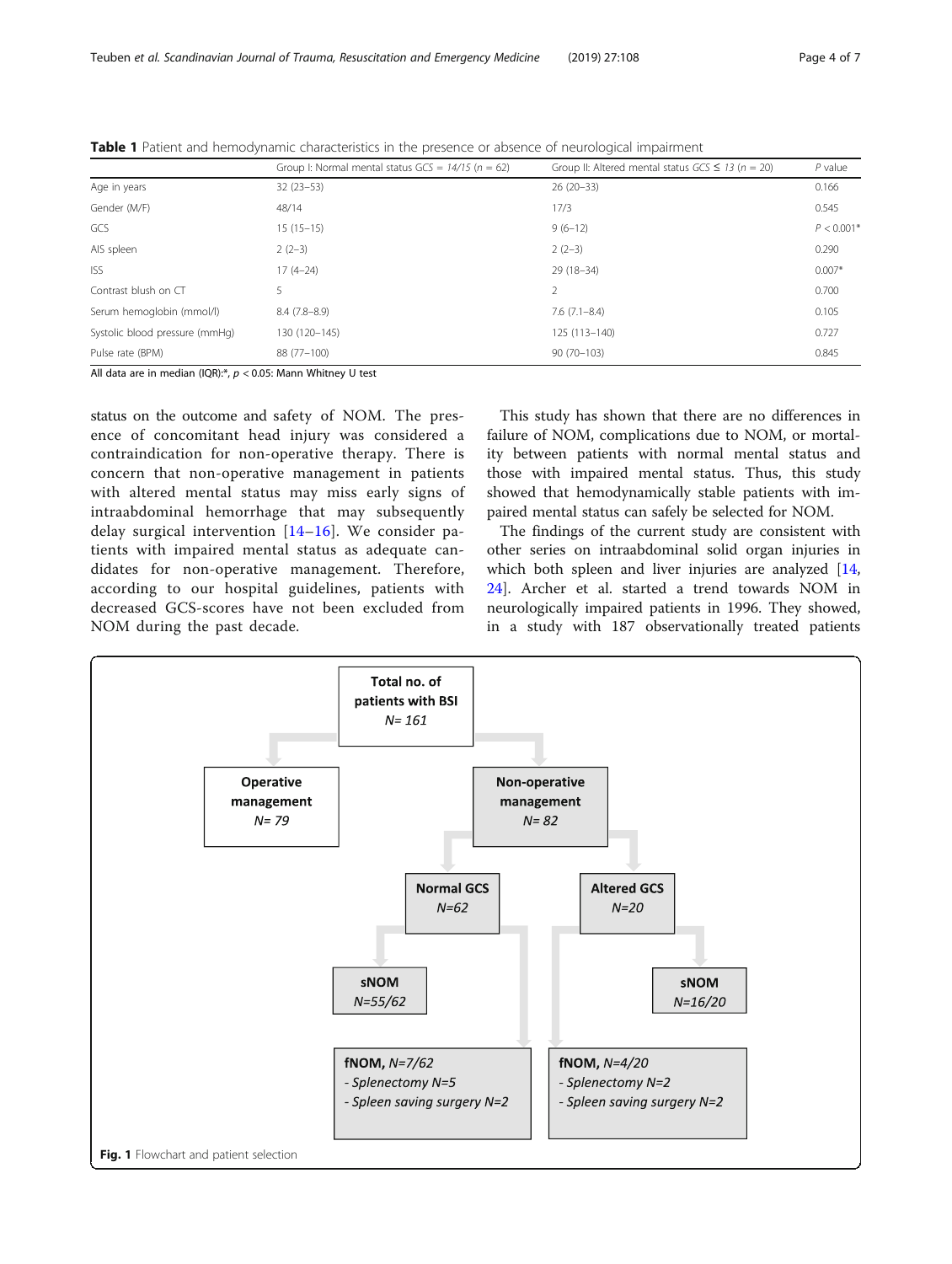|                                    | Group I: Normal mental status $GCS = 14/15$ (n = 62) | Group II: Altered mental status $GCS \le 13$ (n = 20) | $P$ -value   |
|------------------------------------|------------------------------------------------------|-------------------------------------------------------|--------------|
| Failure of NOM                     |                                                      | 4                                                     | 0.449        |
| Splenectomy                        | 5/7                                                  | 2/4                                                   | 0.477        |
| ICU-stay (days)                    | $0(0-2)$                                             | $8(2-25)$                                             | $p < 0.001*$ |
| Length of hospital stay (days)     | $9(7-19)$                                            | $28(13-59)$                                           | $0.005*$     |
| Complications (no.)                | 18                                                   | 12                                                    | 0.085        |
| Complication severity <sup>a</sup> | $0(0-2)$                                             | $2(0-2)$                                              | 0.069        |
| Mortality                          |                                                      | $\Omega$                                              | p > 0.393    |

<span id="page-4-0"></span>Table 2 Outcome of nonoperative management in the presence or absence of neurological impairment

All data are in median (IQR); \*,p < 0.05: Mann Whitney U test/Fisher Exact test. <sup>a</sup>According to Clavien-Dindo-classification

sustaining splenic and hepatic injury, no differences in morbidity or mortality between normal and neurologically impaired patients [\[24](#page-6-0)]. Furthermore, corresponding results were found by Keller et al. who studied pediatric patients with hepatic and splenic injuries [[14](#page-5-0)]. These studies pooled splenic and hepatic injuries as they were based on the false assumption that splenic and hepatic injuries are comparable in treatment and clinical course. Our study exclusively valuated the impact of altered mental status on outcome of blunt splenic injury alone.

More recently, Shapiro et al. found in a study of 2327 patients sustaining kidney, liver or spleen injuries (AIS > 1), that nonoperative treatment was less likely to be initiated with worsening mental status, however, NOM in neurologically impaired patients sustaining liver, spleen or kidney injury was successful in more than 90% of cases [[17](#page-5-0)].

Furthermore, the current study found similar success rates of NOM in both groups, despite higher injury severity scores in the neurologically impaired group versus the control group. This finding underlines the limited value of injury severity score calculations to determine therapy and to predict outcome of patients with blunt solid organ injuries.

Our findings are also in line with a study from Dhillon et al. on patients with both splenic and cerebral trauma selected for non-operative management.

Interestingly, they found higher success rates of NOM in patients with brain injury than those patients without brain injuries. They suggested that this may be a result of management aimed to prevent secondary brain injury [[25\]](#page-6-0). Those patients with concurrent brain injuries require close monitoring and therefore obtain optimal hemodynamic therapy. The injured spleen is likely to benefit from optimized hemodynamic monitoring and management as well. This effect may have contributed to the relatively good outcome in our neurologically impaired patients as well.

It has been shown that hypotension, defined as a systolic blood pressure < 90 mmHg, is associated with impaired cerebral perfusion as well as with deprived outcome in patients with traumatic brain injury [\[26](#page-6-0)]. During the course of the current study, our resuscitation guidelines did not change and included a semirestrictive resuscitation protocol for all trauma cases, in which systolic blood pressure levels are maintained at a minimum of 90 mmHg. As other publications on permissive hypotension, utilize lower minimal systolic blood pressure levels (as low as 70 mmHg [\[27\]](#page-6-0)), than we do, we decided to define our protocol as semi-restrictive. In our view this approach can safely be applied to all trauma patients (including those with traumatic brain injury).

|  | Table 3 Complications |
|--|-----------------------|
|--|-----------------------|

|                                | Group I: Normal mental status ( $n = 62$ ) | Group II: Impaired mental status ( $n = 20$ ) |
|--------------------------------|--------------------------------------------|-----------------------------------------------|
| Pneumonia                      | 4                                          | 6                                             |
| Abscess (intra-abdominal)      |                                            |                                               |
| <b>Ileus</b>                   | 4                                          |                                               |
| Respirarory failure            | 3                                          |                                               |
| <b>ARDS</b>                    |                                            |                                               |
| Abscess (extra-abdominal)      | $\Omega$                                   |                                               |
| Abdominal compartment syndrome |                                            |                                               |
| Pulmonary embolus              |                                            |                                               |
| Sepsis                         |                                            |                                               |
| Total                          | 18                                         | 12                                            |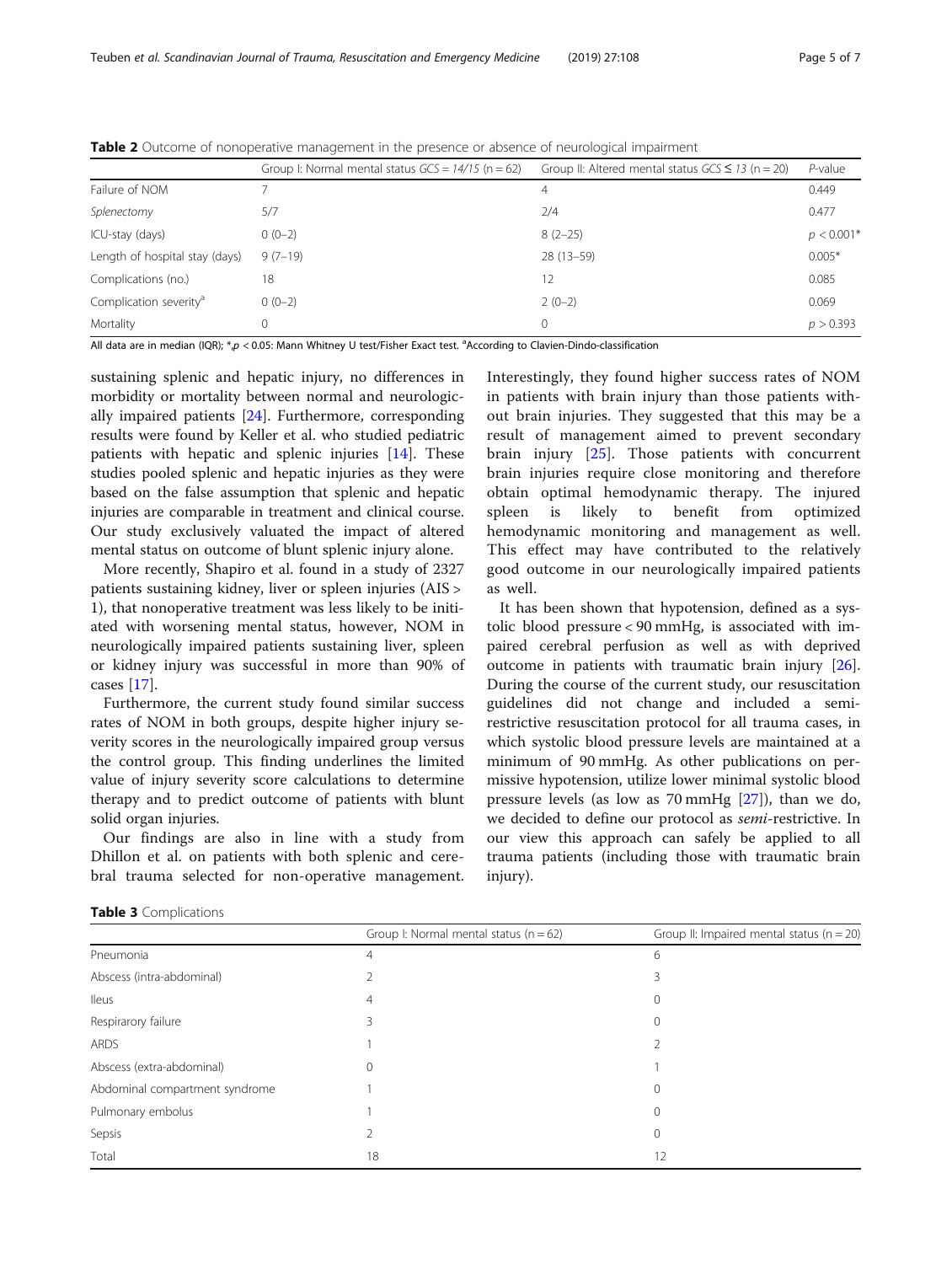<span id="page-5-0"></span>The impact of hypertension on outcome is unclear und recommendations are controversial [[28\]](#page-6-0). In our view, excessive use of catecholamines should be avoided in traumatic brain injury patients as this can lead to prominent variations in systolic blood pressure, which affects intracerebral capillary hydrostatic pressure and thereby may contribute to the development of cerebral edema [\[29](#page-6-0)–[31\]](#page-6-0).

Our study is limited by a relatively small sample size, although this sample size is comparable to other key publications in which data on hepatic and splenic injuries have been pooled [13]. Given the differences in therapy as well as prognosis and outcome between hepatic injuries and splenic injuries, we believe that there is a need to analyze outcome of splenic injury separately and this study is the first to do so. Furthermore, as we have used a strictly maintained prospective database, there are no missing data. Moreover, due to the detailed data provided by the database, precise information about the conditions surrounding complications, including the indications for laparotomy, were obtained. The relatively high rates of initial operative therapy and failure of NOM are most likely due to the relative trauma severity (and high trauma load) of patients admitted to our level one trauma center. This is supported by the high median ISS-score and large proportion of patients with highgrade splenic injury in the current study population.

#### Conclusion

The current study shows that non-operative management for blunt splenic trauma in patients with altered mental status is a viable treatment modality in wellequipped institutions. However, the presence of neurologic impairment is associated with prolonged ICU-stay and hospitalization, likely due to the management of the neural injury and related prolonged hemodynamic monitoring itself. We therefore recommend institutions with adequate monitoring facilities, to attempt nonoperative management for splenic injury in all hemodynamically stable patients without hollow organ injuries, regardless of neurological status.

#### Abbreviations

AIS: Abbreviated injury score; CT: Computed tomography; fNOM: Failure of nonoperative management; GCS: Glasgow Coma Scale; ICU: Intensive care unit; IQR: Interquartile range; ISS: Injury severity score; MOI: Mechanism of injury; NOM: Nonoperative management

#### Acknowledgments

Not applicable.

#### Authors' contributions

MT, TB, RP, HCP, LL designed the study. Data collection and screening was performed by MT, RS, TB, HT. Data interpretation and writing the manuscript was performed by MT, RS, HT. All authors read and approved the final manuscript.

#### Funding

No funding to be declared.

#### Availability of data and materials

The datasets analyzed during the current study are not publicly available due to privacy issues. Please contact author for data requests.

#### Ethics approval and consent to participate

The study was approved by the University Medical Center Utrechts ethical committee.

#### Consent for publication

Not applicable.

#### Competing interests

The authors declare that they have no competing interests.

#### Received: 10 May 2019 Accepted: 13 September 2019 Published online: 05 December 2019

#### References

- 1. Cox EF. Blunt abdominal trauma. A 5-year analysis of 870 patients requiring celiotomy. Ann Surg. 1984;199(4):467–74.
- 2. Davis JJ, Cohn I Jr, Nance FC. Diagnosis and management of blunt abdominal trauma. Ann Surg. 1976;183(6):672–8.
- 3. Leppäniemi A. Nonoperative management of solid abdominal organ injuries: from past to present. Scand J Surg. 2019. [https://doi.org/10.1177/](https://doi.org/10.1177/1457496919833220) [1457496919833220](https://doi.org/10.1177/1457496919833220).
- 4. Peitzman AB, Richardson JD. Surgical treatment of injuries to the solid abdominal organs: a 50-year perspective from the journal of trauma. J Trauma. 2010;69(5):1011–21.
- 5. Chien-An L, Wu Y-T, Chien-Hung L, Shang-Yu W, Chih-Yuan F, Chi-Hsun H, et al. Hospital level variations in the trends and outcomes of the nonoperative management of splenic injuries – a nationwide cohort study. Scand J Trauma Resusc Emerg Med. 2019. [https://doi.org/10.1186/s13049-](https://doi.org/10.1186/s13049-018-0578-y) [018-0578-y.](https://doi.org/10.1186/s13049-018-0578-y)
- 6. Bhangu A, Gupta A, Elvy A. Rates and predictors of surgery for patients with blunt splenic trauma in a district general hospital of the UK. Eur J Emerg Med. 2011;18(5):265–7.
- 7. Pachter HL, Guth AA, Hofstetter SR, Spencer FC. Changing patterns in the management of splenic trauma: the impact of nonoperative management. Ann Surg. 1998;227(5):708–17 discussion 717-9.
- 8. Bee TK, Croce MA, Miller PR, Pritchard FE, Fabian TC. Failures of splenic nonoperative management: is the glass half empty or half full? J Trauma. 2001;50(2):230–6.
- 9. Nix JA, Costanza M, Daley BJ, Powell MA, Enderson BL. Outcome of the current management of splenic injuries. J Trauma. 2001;50(5):835–42.
- 10. Cobum MC, Pfeifer J, DeLuca EG, Nonoperative management of splenic and hepatic trauma in the multiply injured pediatric and adolescent patient. Arch Surg. 1995;130(3):332–8.
- 11. Mclntyre LK, Schiff M, Jurkovich GJ. Failure of nonoperative management of splenic injuries: causes and consequences. Arch Surg. 2005;140(6):563–8 discussion 568-9.
- 12. Rose J, Valtonen S, Jennett B. Avoidable factors contributing to death after head injury. Br Med J. 1977;2(6087):615–8.
- 13. Gurdjian ES. Acute head injuries. Surg Gynecol Obstet. 1978;146(5):805–20.
- 14. Keller MS, Sartorelli KH, Vane DW. Associated head injury should not prevent nonoperative management of spleen or liver injury in children. J Trauma. 1996;41(3):471–5.
- 15. Cogbill TH, Moore EE, Jurkovich GJ, Morris JA, Mucha P Jr, Shackford SR, et al. Nonoperative management ofblunt splenic trauma: a multicenter experience. J Trauma. 1989;29(10):1312–7.
- 16. Koury HI, Peschiera JL, Welling RE. Non-operative management of blunt splenic trauma: a 10-year experience. Injury. 1991;22(5):349–52.
- 17. Shapiro MB, Nance ML, Schiller HJ, Hoff WS, Kauder DR, Schwab CW. Nonoperative management of solid abdominal organ injuries from blunt trauma: impact of neurologic impairment. Am Surg. 2001;67(8):793–6.
- 18. Olthof DC, Joosse P, van der Vlies CH, de Haan RJ, Goslings JC. Prognostic factors for failure of nonoperative management in adults with blunt splenic injury: a systematic review. J Trauma. 2013;74(2):546–57.